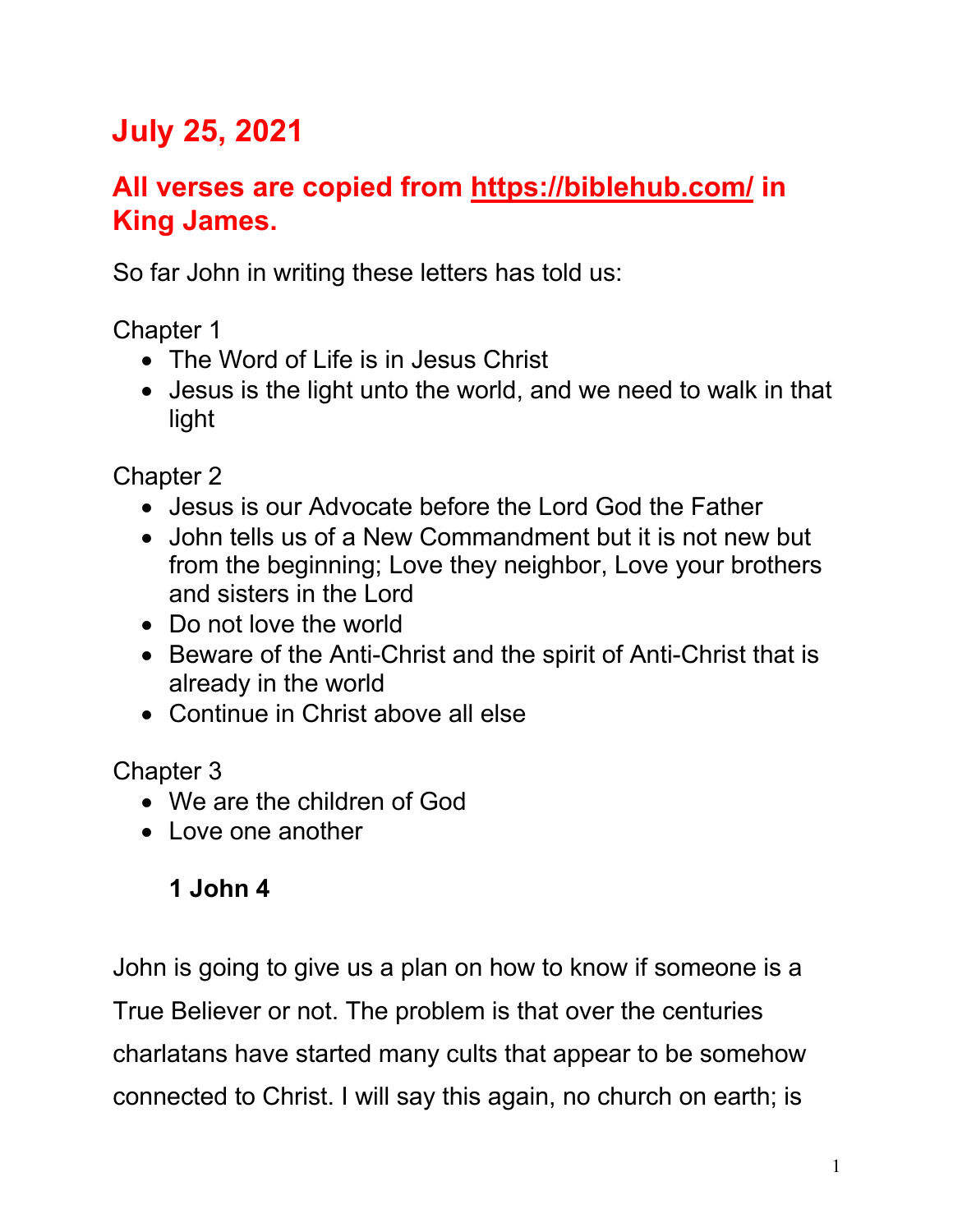what Jesus started, is heavenly centered and God ordered. All churches on earth are man-made. Some have worked diligently to walk in the light of Christ, many if not most have failed, and some are outright frauds. If you contest what I am saying read the first three chapters of Revelation and see what God says to these churches that likely started out in proper perspective of the Church that Christ authored but fell into the grasp of the world, men, and Satan.

### **Testing the Spirits**

#### **1Beloved, believe not every spirit, but try the spirits whether they are of God: because many false prophets are gone out into the world.**

God is warning us through John not to believe every spirit period. We are to "test" the spirits whether they are of God.

This word "test" in Greek according to Strong's Concordance is pronounced "dokimazó" and means to analyze before it is approved likely where we get our word "document" from.

In order to "analyze" something it needs to be questioned and probed to find its source and authenticate its purpose in-light of God's Word. If it goes beyond God's Word or requires some other writing or documentation outside of God's Word, then be very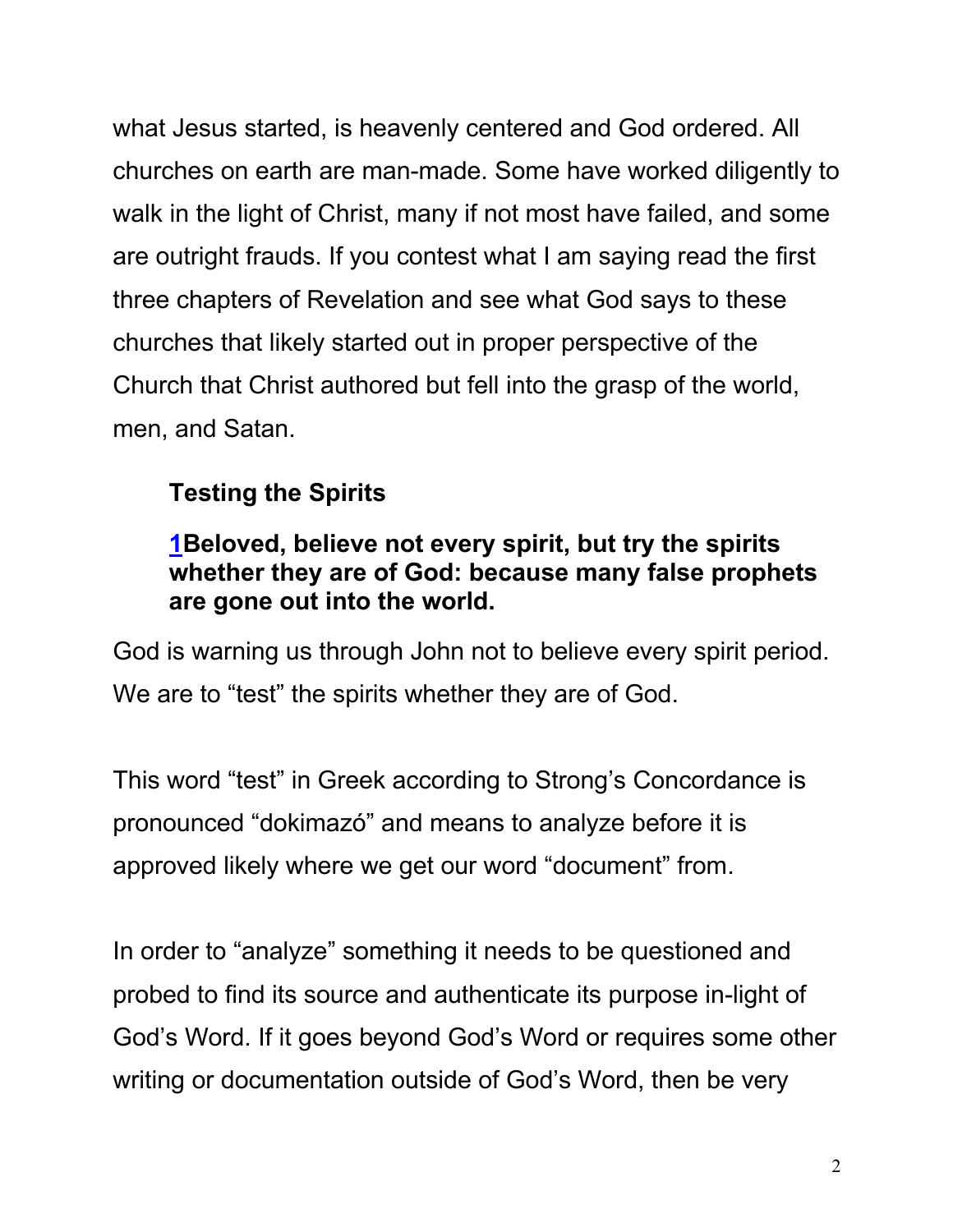suspicious of it or reject it outright. One such place to consider is the translations of God's Word that have flooded the Christian marketplace. Some are outright evil and should be apparent to any believer. Others are very subtle, changing the meaning of a word from its original text or even omitting entire texts to alter a point or provision.

God declares the reason for "testing is that many false prophets have gone into the world.

Again, according to Strong's Concordance:

*"Transliteration: pseudoprophétés Phonetic Spelling: (psyoo-dop-rof-ay'-tace) Definition: a false prophet Usage: a false prophet; one who in God's name teaches what is false."*

There is the Word, and we know that the Word of God is Truth. How then can we as believers have such wide-ranging interpretations of what it says? We can't all be right. For example, as a statement of Faith; we are saved by the Blood of Christ and what He accomplished on the Cross. We are told in the Bible that it is by Faith in that work by Christ and who He is that saves us. The entire Salvation message is granted to us by God by His Grace and nothing else can save us but to believe in Him.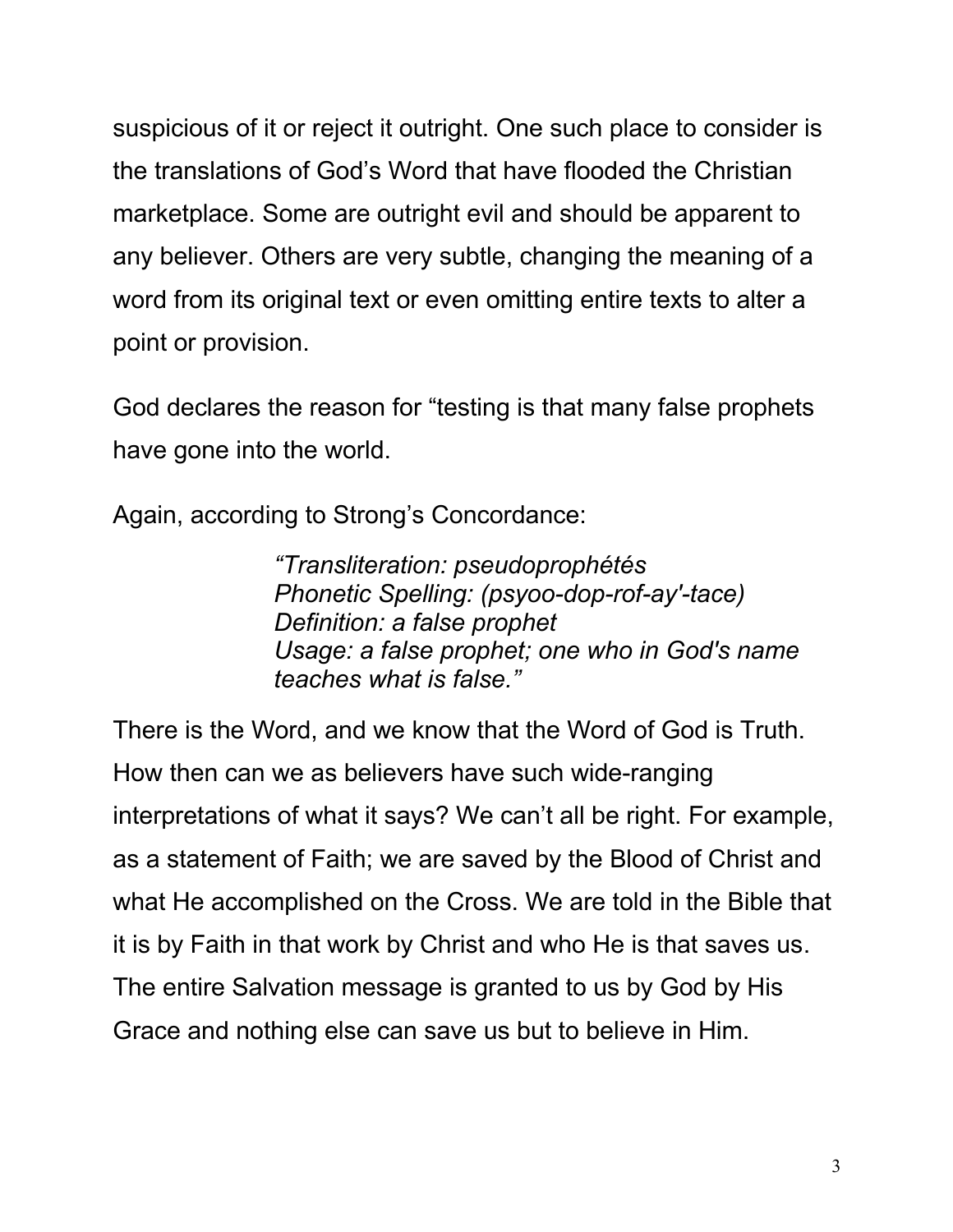There are some that teach it is Christ plus "something else". That "something else" ranges from; believing in Mary to believing that it is Jesus plus works and a whole lot of stuff men have decided needs to be included for anyone to be saved including Baptism.

John gives a simple formula to begin your testing of a spirit.

#### **2Hereby know ye the Spirit of God: Every spirit that confesseth that Jesus Christ is come in the flesh is of God:**

The declaration is that "every spirit that "confesseth" that Jesus Christ is come in the flesh is of God." That pronouncement is clear and concise. The problem is that many false religions those who have added to the Word of Truth such as the Mormons will all confesses that Jesus Christ is come in the flesh. So, the problem with that false religion lies further beneath the surface. There are many so called "(c)hristian churches" that will make that surface confession and have the lie buried deep within the mountain of doctrine. The question then comes if those religions have a lie within their doctrine is their entire doctrine in question? I think it depends on several factors.

1. Does the falsehood within their doctrine effect the basics of Christianity IE "We are saved by the Blood of Christ through Faith that He is God's One and Only Son, He was born in a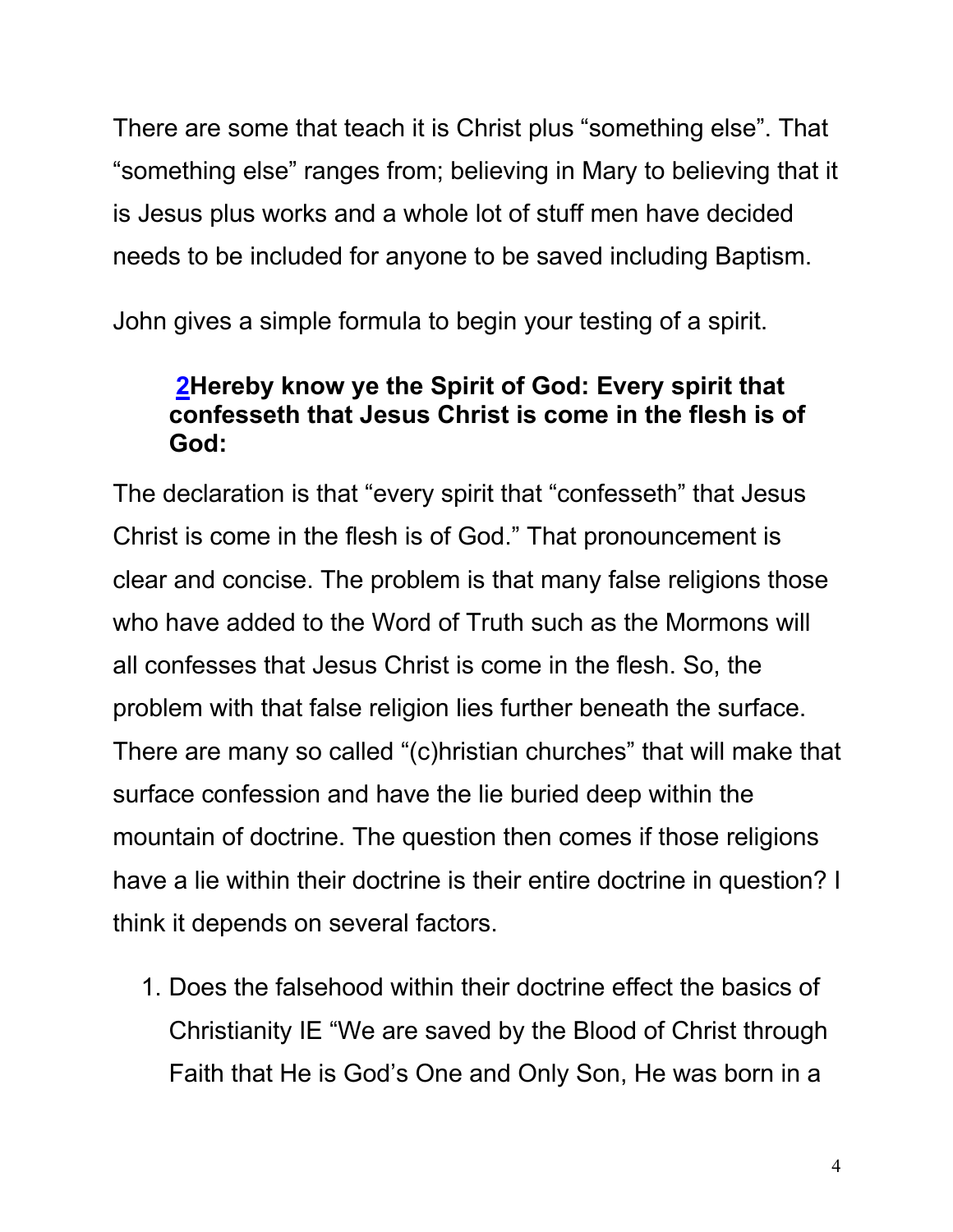miraculous way by a virgin, that He died on the cross and three days later rose from the dead and now sits at the right hand of God?

- 2. Does the falsehood they believe diminish the person of who God or Jesus is and the power they have?
- 3. Does their falsehood deny the Trinity, God the Father, God the Son and God the Holy Spirit?

There may be other factors, but these three basics cannot be denied or altered in any way if they are then it is a false religion in what Christ started and continues to Shepherd.

#### **3And every spirit that confesseth not that Jesus Christ is come in the flesh is not of God: and this is that** *spirit* **of antichrist, whereof ye have heard that it should come; and even now already is it in the world.**

The antithesis of confessing Christ came in the flesh is denying that Truth. Those who do that are easily identified and, in our world, range from Allah to Buddha and every false religion in between including New Age and Environmentalism.

So where do many of the worlds mainline religions fall in this category of declaring that Jesus came in the flesh yet are clearly teaching something beyond God's Truth?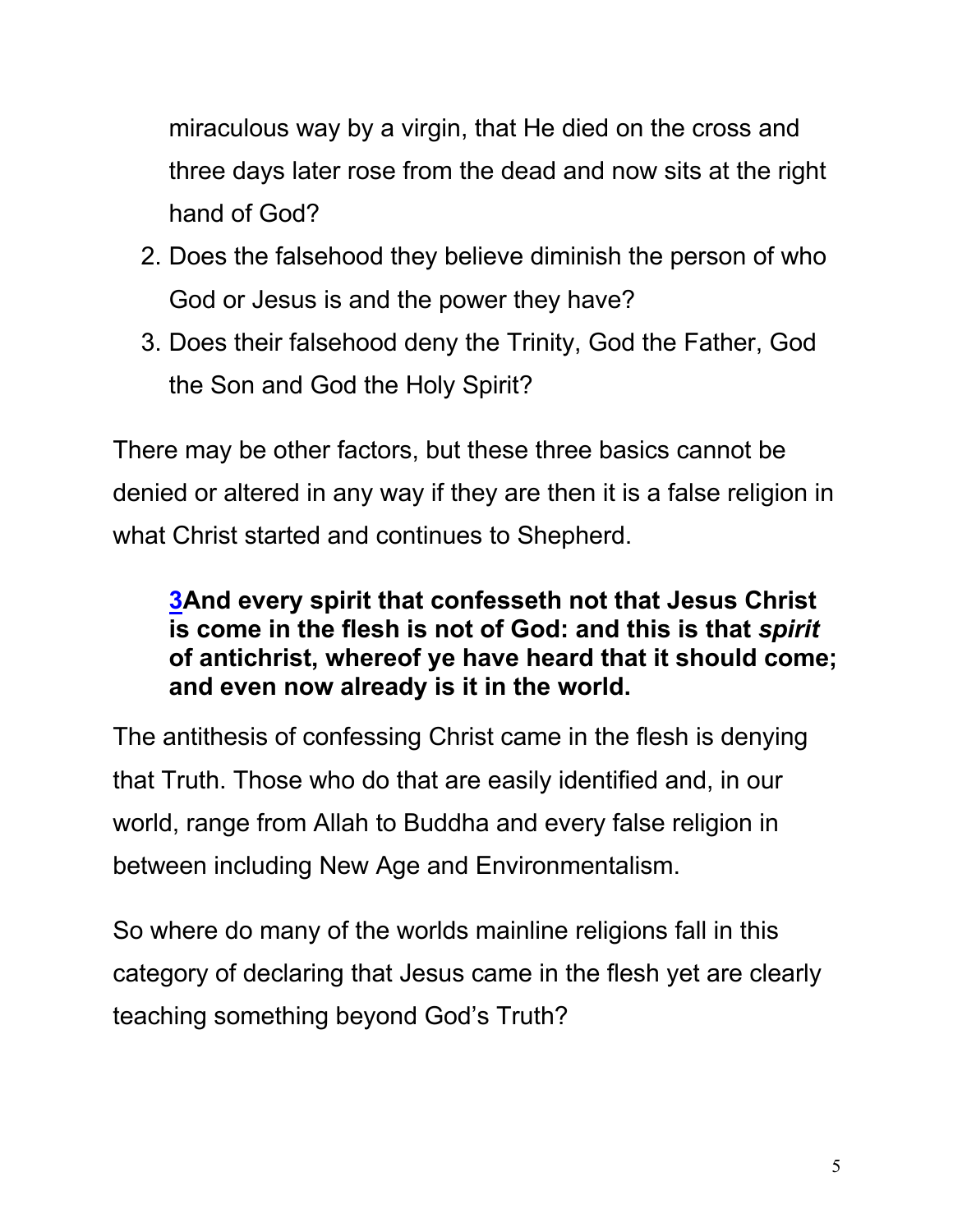Catholics, Methodist, Episcopalians, Baptist, Pentecostals, the list goes on and on. Are there some of these that still walk in Truth? Quite likely there are individuals and on some occasions a local church leadership that falls under one of the denominations may walk in Truth, but it is not as common as we would hope.

#### **4Ye are of God, little children, and have overcome them: because greater is he that is in you, than he that is in the world.**

When you studied the Authentic, the True Word of God you will be an overcomer. Simply because as you study the True Word of God without other writings declaring they have the more complete truth and that includes science then you will walk in the Truth of God. I would offer one cavate in studying God's Word and that is well established commentaries and Bible

Dictionaries/Concordances, such as Strong's Concordance. To be able to correctly understand a word definition and meaning from the time it was written not necessarily from our current vernacular is very important. When God gave His Prophets words to write along with the intent and meaning we need to understand those from the time they were penned.

Because:

#### *"…..because greater is he that is in you, than he that is in the world."*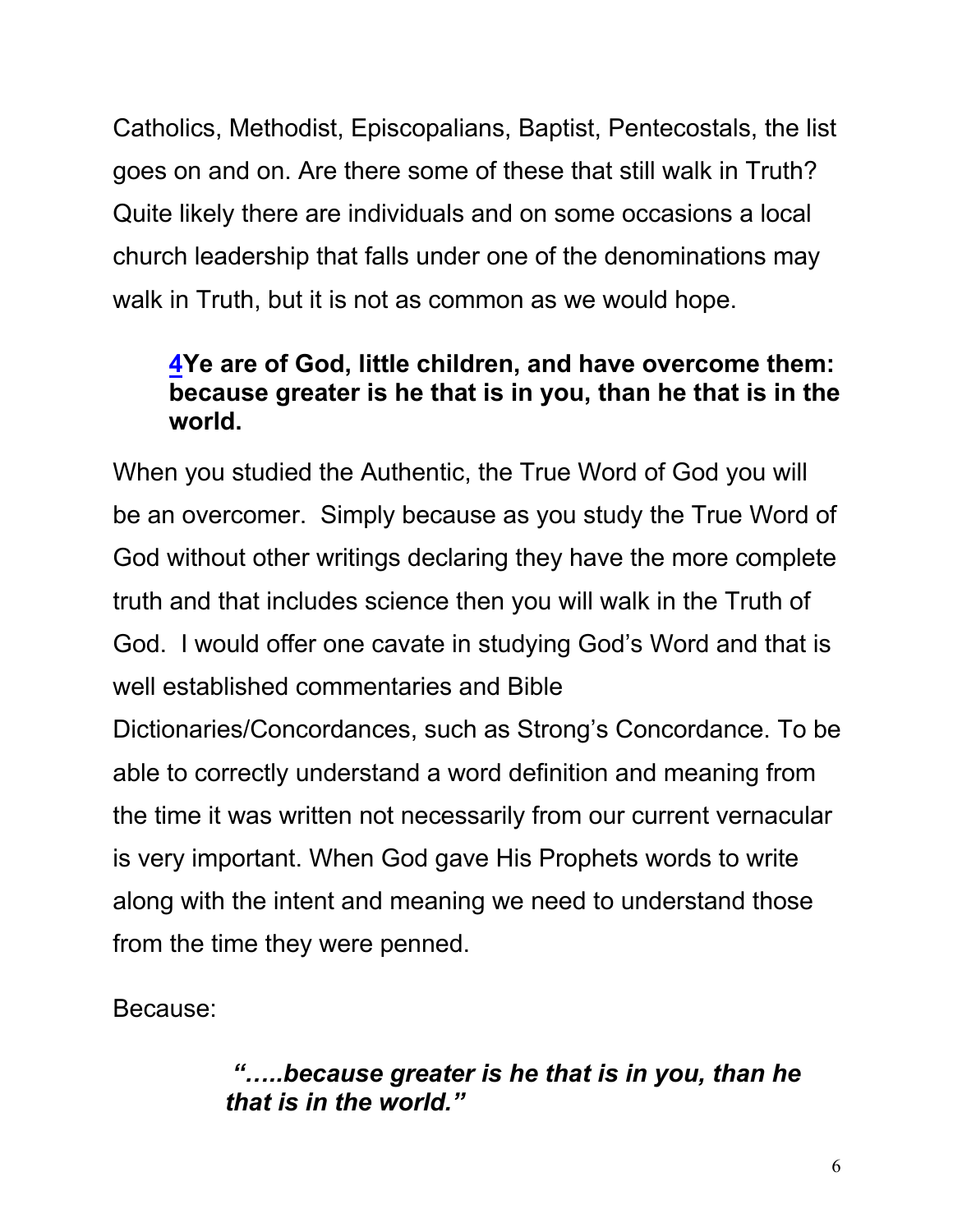#### **5They are of the world: therefore speak they of the world, and the world heareth them.**

Back to the antithesis of those who walk in Truth are those who are of the world.

There are many mainline churches now that have rejected God's judgement on a sin that has become so prevalent that it now garners political protection of its practitioners. Homosexuality along with lying are both condemned by God. One has gotten political protection while the other has been used as a weapon against the Truth.

If we reject **God's judgement** on any sin and engage or promote that sin, then we will not be found innocent and are not of God's Kingdom.

> *Romans 1: 18For the wrath of God is revealed from heaven against all ungodliness and unrighteousness of men, who hold the truth in unrighteousness; 19Because that which may be known of God is manifest in them; for God hath shewed it unto them.*

A point needed here is this is about any and all "men" and "women" not just believers. All men deep in their heart know the truth and if they handle it "in unrighteousness", then God's Wrath from Heaven will be revealed to them. Not good!

> *20For the invisible things of him from the creation of the world are clearly seen, being understood by the things that*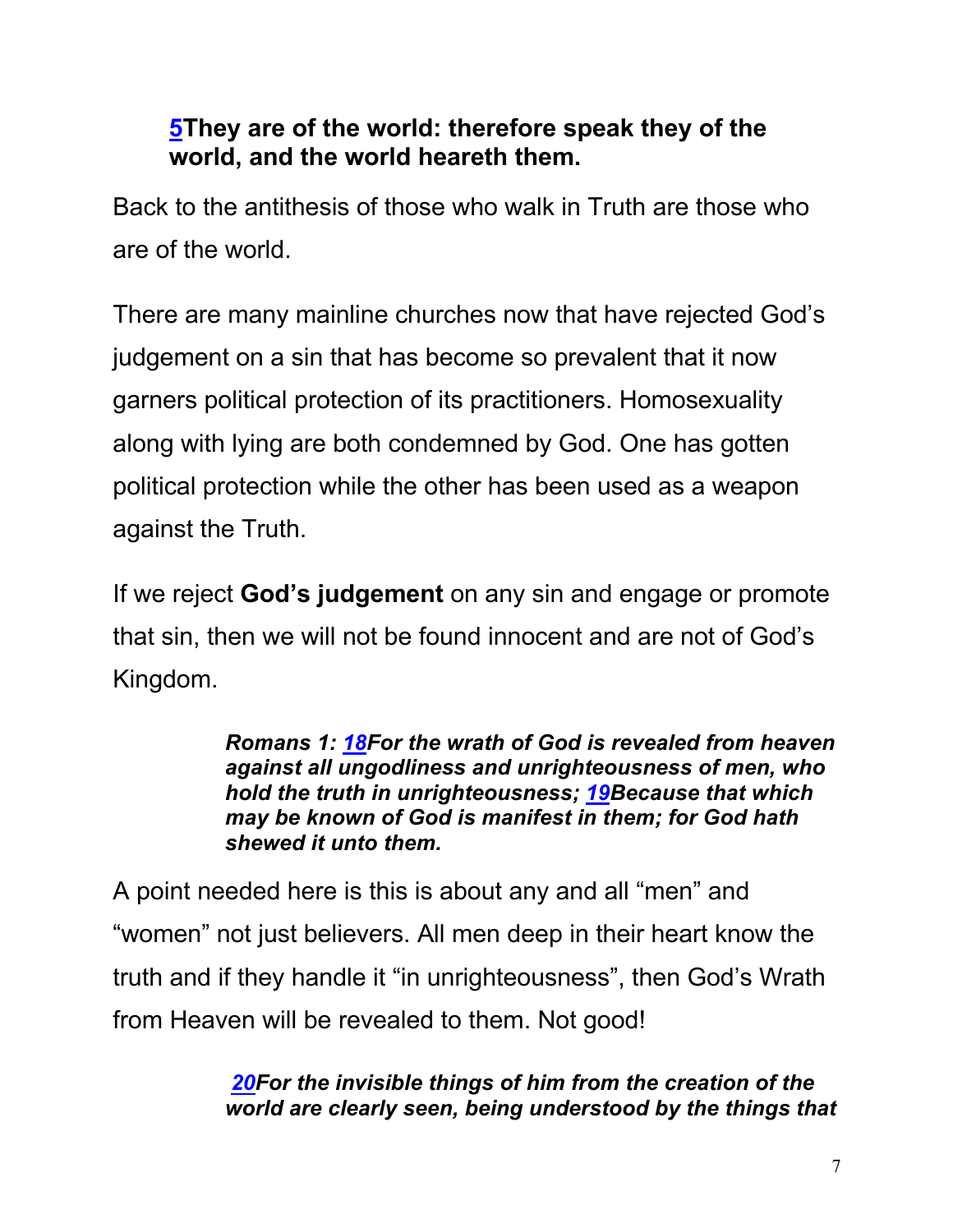*are made, even his eternal power and Godhead; so that they are without excuse: 21Because that, when they knew God, they glorified him not as God, neither were thankful; but became vain in their imaginations, and their foolish heart was darkened. 22Professing themselves to be wise, they became fools, 23And changed the glory of the uncorruptible God into an image made like to corruptible man, and to birds, and fourfooted beasts, and creeping things.*

*24Wherefore God also gave them up to uncleanness through the lusts of their own hearts, to dishonour their own bodies between themselves: 25Who changed the truth of God into a lie, and worshipped and served the creature more than the Creator, who is blessed for ever. Amen.*

*26For this cause God gave them up unto vile affections: for even their women did change the natural use into that which is against nature: 27And likewise also the men, leaving the natural use of the woman, burned in their lust one toward another; men with men working that which is unseemly, and receiving in themselves that recompence of their error which was meet.*

*28And even as they did not like to retain God in their knowledge, God gave them over to a reprobate mind, to do those things which are not convenient; 29Being filled with all unrighteousness, fornication, wickedness, covetousness, maliciousness; full of envy, murder, debate, deceit, malignity; whisperers, 30Backbiters, haters of God, despiteful, proud, boasters, inventors of evil things, disobedient to parents, 31Without understanding, covenantbreakers, without natural affection, implacable, unmerciful: 32Who knowing the judgment of God, that they which commit such things are worthy of death, not only do the same, but have pleasure in them that do them.*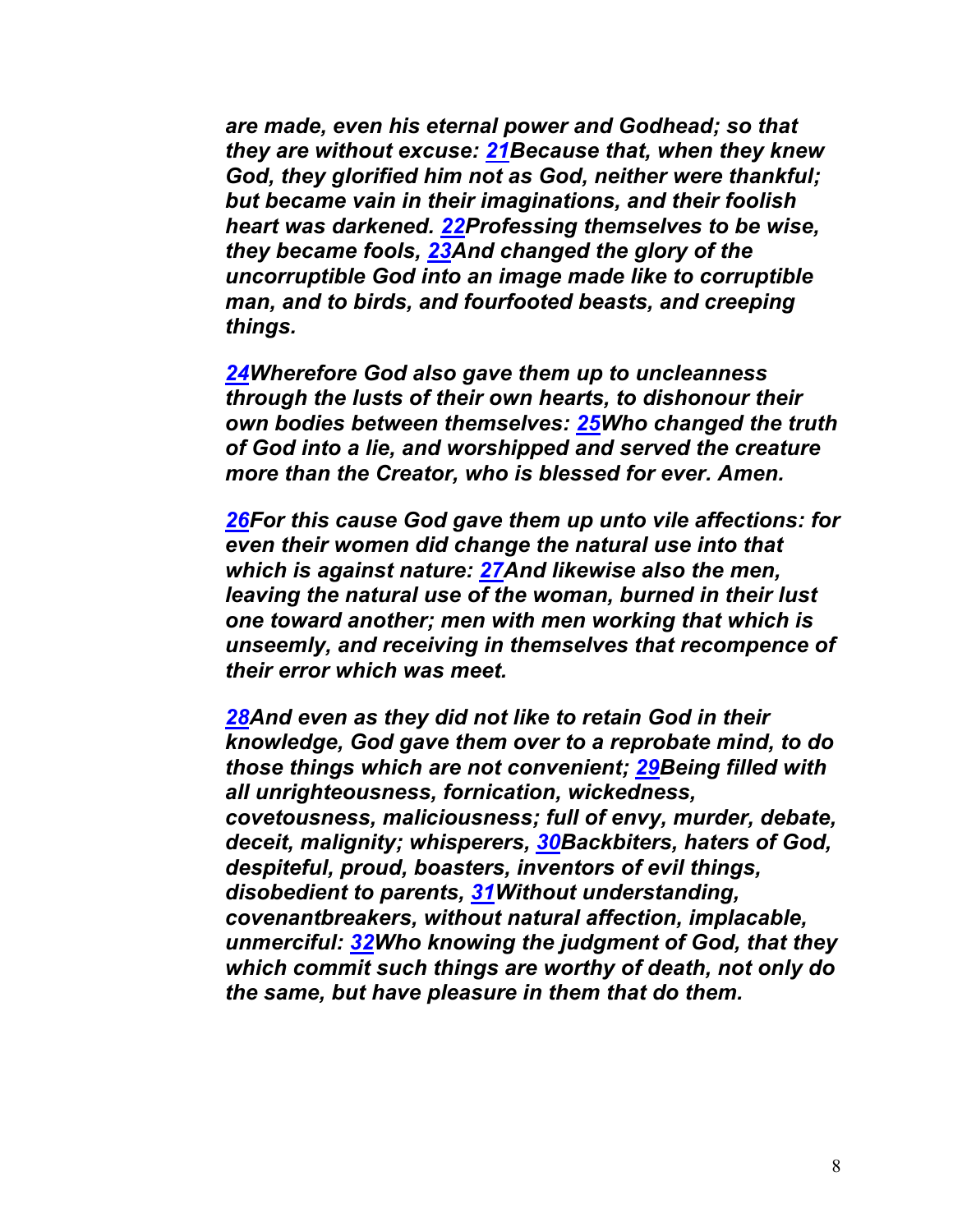Yet we see many mainline pastors promoting the ideal of not only accepting homosexuality that is called by God, Sodomy and those who practice it Sodomites, but promote same sex marriage as well in the church that they pastor.

Do these same pastors and congregants declare that;

#### Vs 2 "……*Every spirit that confesseth that Jesus Christ is come in the flesh is of God:"*

They may well do that, so the challenge to anyone who is a believer, is the investigation into their deeper beliefs. Can you hold a false belief within or under the True belief? I would submit that you cannot. If part of the lump is leaven, then the whole loaf is leaven. Leaven being a type and shadow of sin. If part of what one believes is sinful then the entire belief is tainted, and a lie will be promoted.

#### **6We are of God: he that knoweth God heareth us; he that is not of God heareth not us. Hereby know we the spirit of truth, and the spirit of error.**

This declaration is pretty simple, if you can't hear this then you are not able to hear God. That may seem harsh but better to be harsh when it comes to lies and distortions than to allow another human to continue in their sin and die. The entire "political correctness" and "cancel culture" is simply another satanic means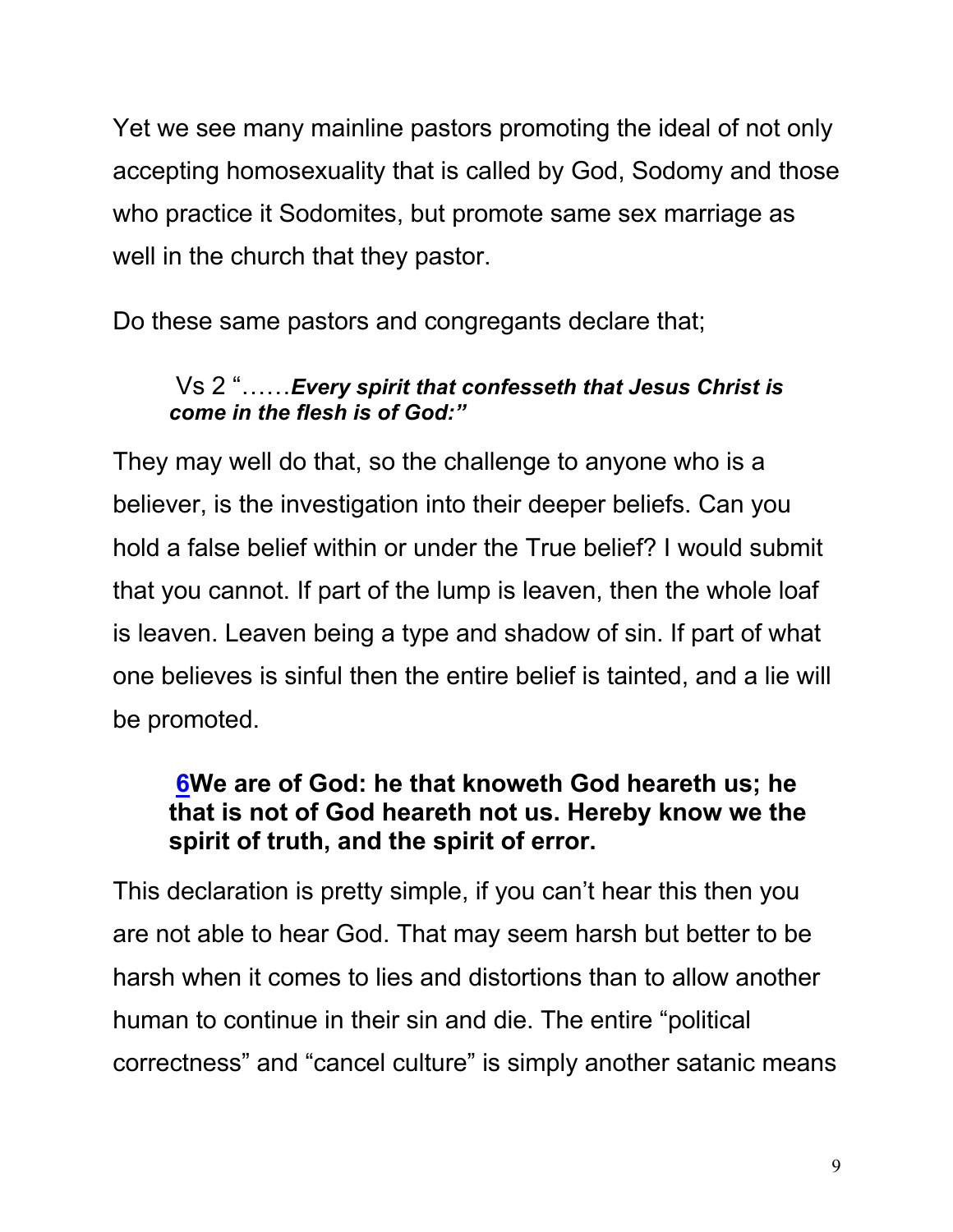to keep the Body of Christ the True Church filled with believes in silence or ineffectiveness.

### **Love Comes from God**

**7Beloved, let us love one another: for love is of God; and every one that loveth is born of God, and knoweth God. 8He that loveth not knoweth not God; for God is love.**

Just like life itself, Love is a creation of God to benefit humans. If you watch a child early on you will normally not see Love but rather a self-centered demanding little person that must be taught Love. In our vernacular there are several types of love that come nowhere near to what real Godly True Love, Agape Love, that God has for us. Just like we must teach a young child even the aspects of "phileo" love.

This is from Got Qustions about Phileo Love as well as Agape.

*"* Agape *speaks of the most powerful, noblest type of love: sacrificial love.* Agape *love is more than a feeling—it is an act of the will. This is the love that God has for His people and that prompted the sacrifice of His only Son, Jesus, for our sins. Jesus was* agape *love personified. Christians are to love one another with* agape *love, as seen in Jesus' Parable of the Good Samaritan (Luke 10:25-37).*

*Finally, we have* phileo *love.* Philia *refers to brotherly love and is most often exhibited in a close friendship. Best friends will display this generous and affectionate love for each other as each seeks*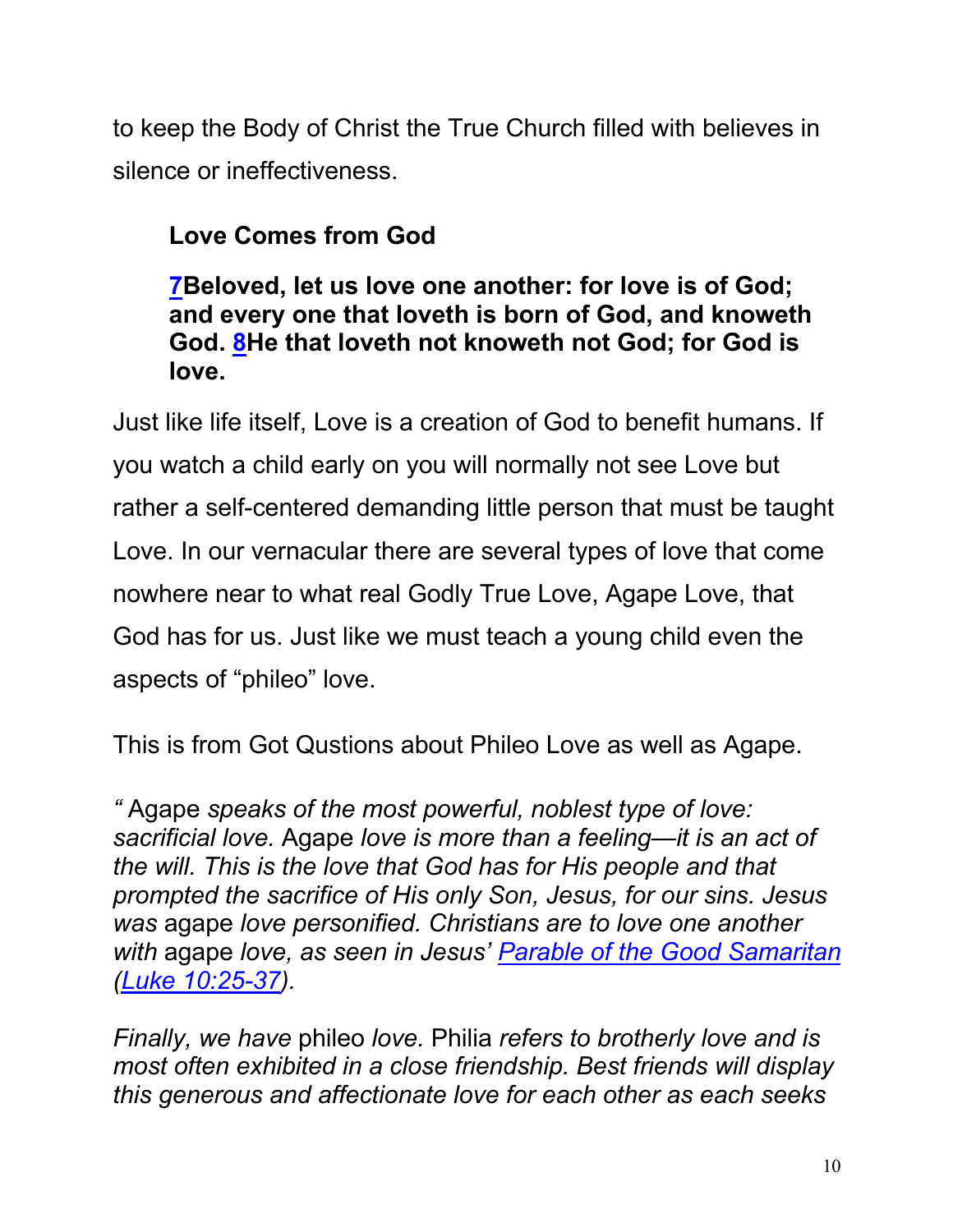*to make the other happy. The Scriptural account of David and Jonathan is an excellent illustration of* phileo *love: "After David had finished talking with Saul, Jonathan became one in spirit with David, and he loved him as himself. . . . And Jonathan made a covenant with David because he loved him as himself" (1 Samuel 18:1-3).*

*Since* phileo *love involves feelings of warmth and affection toward another person, we do not have* phileo *love toward our enemies. However, God commands us to have* agape *love toward everyone. This includes those whose personalities clash with ours, those who hurt us and treat us badly, and even those who are hostile toward our faith (Luke 6:28; Matthew 5:44). In time, as we follow God's example of* agape *love for our enemies, we may even begin to experience* phileo *love for some of them as we start to see them through God's eyes."*

God's Love is a benevolent Love that disconnects an emotional, desire filled passion with a Love that cares more about the persons eternal life than it does with the persons personal desires. It has in part what we have come to know as "tough love". A Love that seeks the best long term outcome for the person in question over the short term of feeling good about a desire that the person may have.

**9In this was manifested the love of God toward us, because that God sent his only begotten Son into the world, that we might live through him. 10Herein is love, not that we loved God, but that he loved us, and sent his Son** *to be* **the propitiation for our sins.**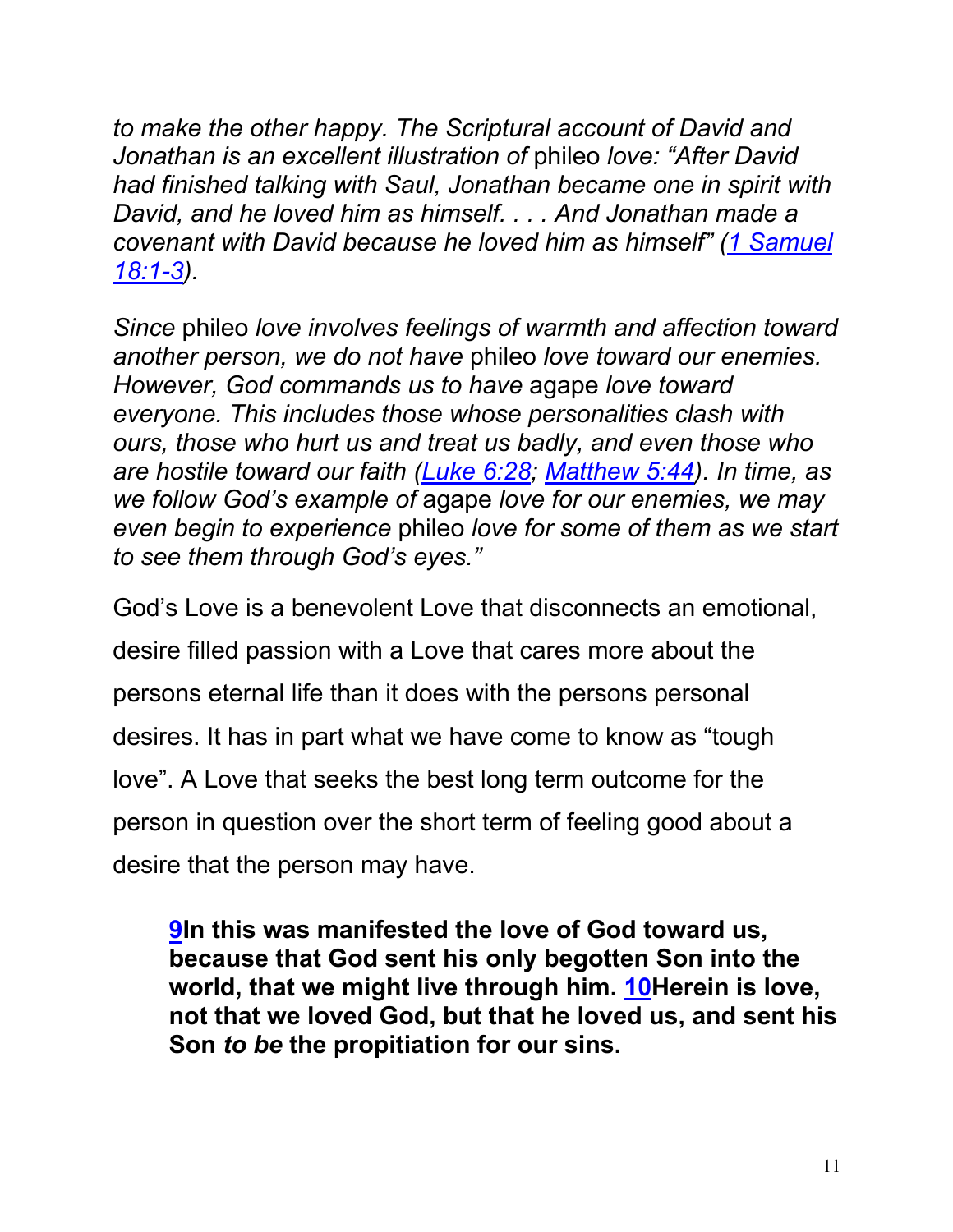When we speak of the depth of Love that God has, He held nothing back in order to save us. The key idea here is that God loved us first before any of were born He loved us. He loved us before any of us gave a thought to the sacrifice His Son Jesus made for us. He loved us before we admitted we were sinners. He loved us before any of us even had a thought that we needed to be saved and were wallowing in sin heading to our eternal deaths. He Loved us and extended His Grace and Mercy to us at the moment we asked His Son into our lives.

God established the Law knowing full well the requirement that He had placed on Himself and His Son. But His Love for His creation of mankind was so deep He sacrificed what He Loved most for you and me. By doing that God set a pattern first within the Law He demonstrated how far short of His Glory all mankind was. He then required an innocent al-be-it an animal he required innocent blood to be spilled for the forgiveness of sin.

#### *Leviticus 17:11 For the life of the flesh is in the blood, and I have given it to you to make atonement for your souls upon the altar; for it is the blood that makes atonement for the soul.*

This all pointed to the ultimate sacrifice, one which no other sacrifice could accomplish. The declaration by God is that it takes "blood that makes atonement for the soul". The blood sacrifices of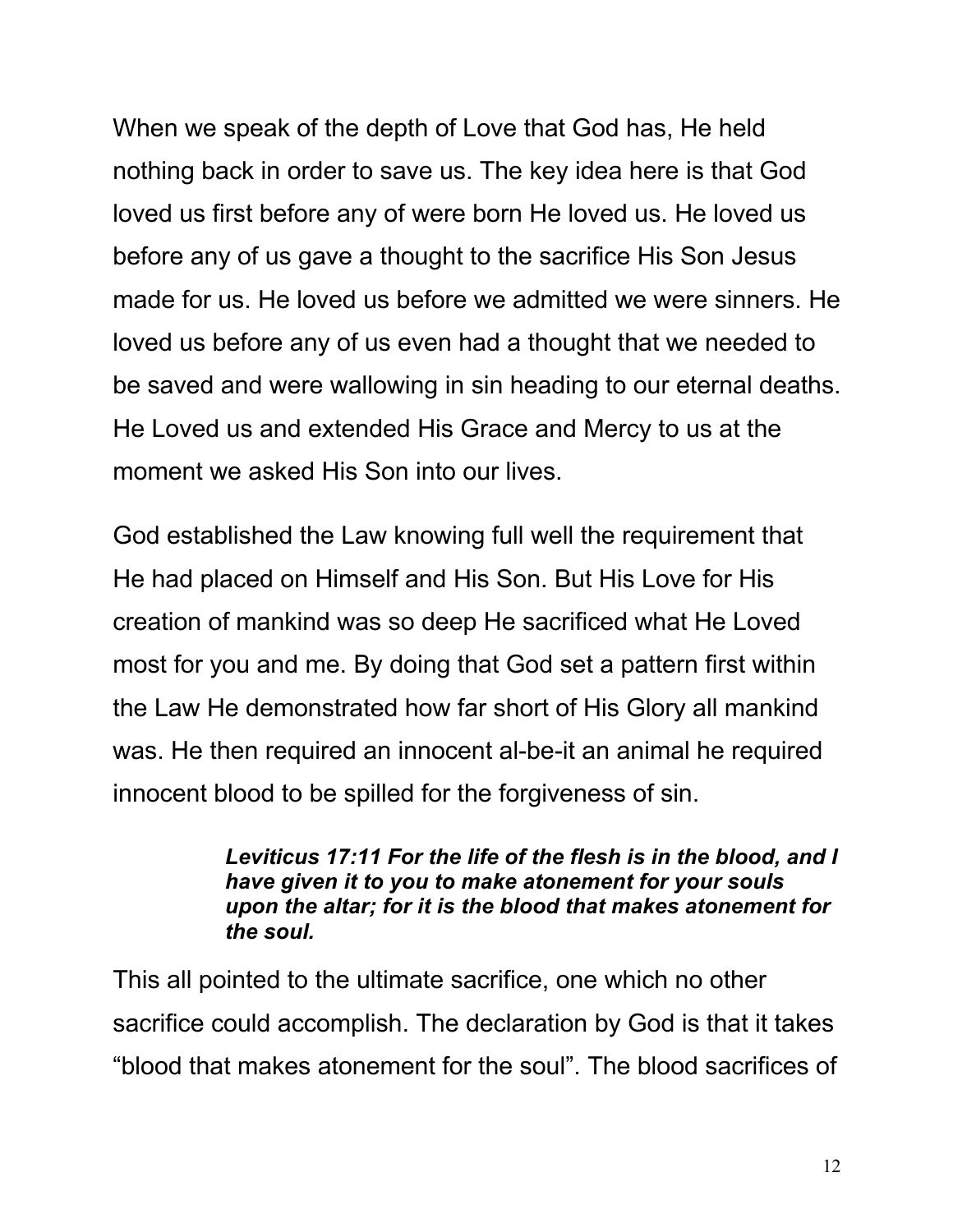millions of animals for the Nation of Israel over the years was only a temporary solution to sin, the blood of an innocent animal did not have the Godly Authority to completely cover and remove the sins of man. That would be require a singular Holy Sacrifice, something that would cost the Creator God dearly. God wrote the Law He knew what it meant and what it required, and Jesus was the innocent Savior of the World.

The outcome of the Sacrifice was twofold. Save mankind and show mankind the type of Love and Sacrifice that it takes to be Holy before a Loving God. God set the example of the depth of Love to function in His Kingdom to be perfected in us now as we walk out our Christian responsibility in this life.

**11Beloved, if God so loved us, we ought also to love one another. 12No man hath seen God at any time. If we love one another, God dwelleth in us, and his love is perfected in us. 13Hereby know we that we dwell in him, and he in us, because he hath given us of his Spirit. 14And we have seen and do testify that the Father sent the Son** *to be* **the Saviour of the world.**

**15Whosoever shall confess that Jesus is the Son of God, God dwelleth in him, and he in God. 16And we have known and believed the love that God hath to us. God is love; and he that dwelleth in love dwelleth in God, and God in him. 17Herein is our love made perfect, that we may have boldness in the day of judgment: because as he is, so are we in this world. 18There is no**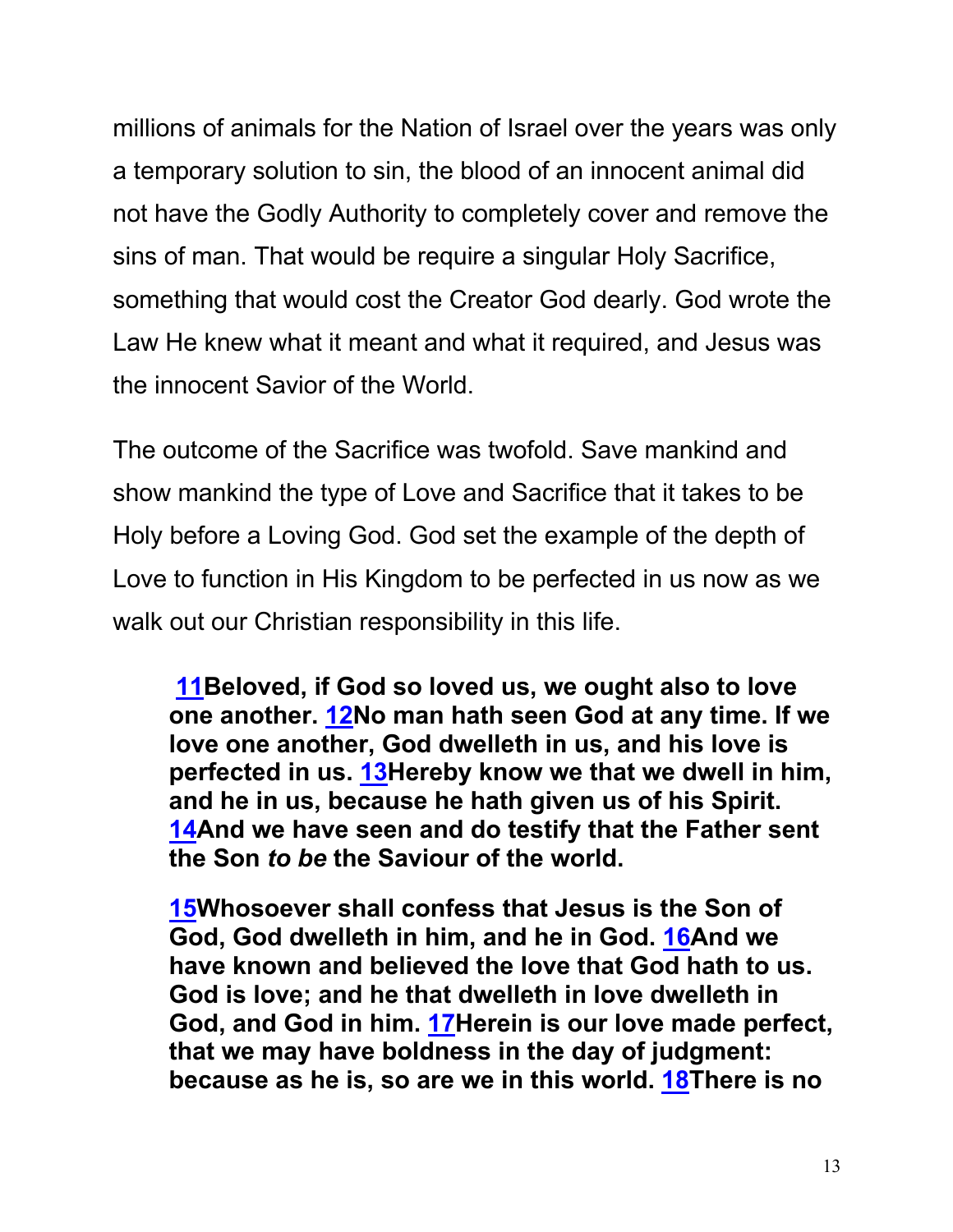#### **fear in love; but perfect love casteth out fear: because fear hath torment. He that feareth is not made perfect in love.**

The idea that Love cancels out fear is foreign to most humans. However, to the believer the longer we walk in God's Love; the Love that He manifested in us by His living in us then we finally come to the conclusion that there is nothing that can separate us from our God.

> *Romans 8: 35Who shall separate us from the love of Christ? shall tribulation, or distress, or persecution, or famine, or nakedness, or peril, or sword?*

> *36As it is written, For thy sake we are killed all the day long; we are accounted as sheep for the slaughter.*

*37Nay, in all these things we are more than conquerors through him that loved us. 38For I am persuaded, that neither death, nor life, nor angels, nor principalities, nor powers, nor things present, nor things to come, 39Nor height, nor depth, nor any other creature, shall be able to separate us from the love of God, which is in Christ Jesus our Lord.*

**19We love him, because he first loved us. 20If a man say, I love God, and hateth his brother, he is a liar: for he that loveth not his brother whom he hath seen, how can he love God whom he hath not seen? 21And this commandment have we from him, That he who loveth God love his brother also.**

*John 17: 6I have manifested thy name unto the men which thou gavest me out of the world: thine they were, and thou*